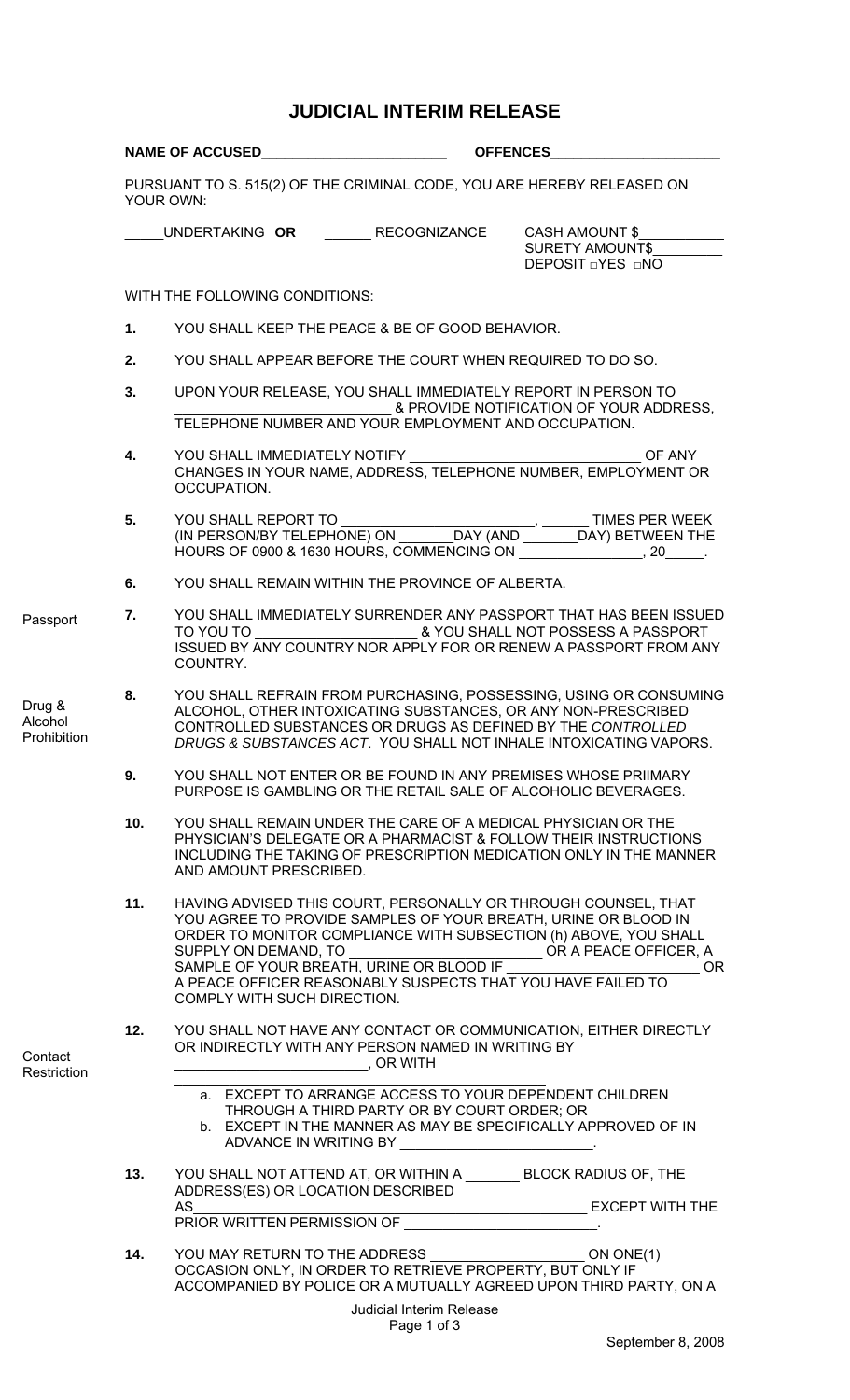DATE AND TIME AGREED UPON BY THE LAWFUL OCCUPANT THEREOF THROUGH THE VICTIM'S ADVOCATE, OR THROUGH COUNSEL. IN THE EVENT OF A DISPUTE OVER RETRIEVAL OF PROPERTY, YOU MAY APPLY TO A JUDGE FOR A FURTHER OPPORTUNITY TO RE-ATTEND THE ADDRESS FOR THE SAME PURPOSE. **15.** YOU SHALL NOT BE IN POSSESSION OF ANYTHING DESIGNED FOR USE AS A WEAPON OR ANYTHING INTENDED FOR USE AS A WEAPON. **16.** YOU SHALL NOT POSSESS FIREARM(S), AMMUNITION OR EXPLOSIVE **SUBSTANCES 17.** YOU SHALL OBSERVE A CURFEW & REMAIN IN YOUR RESIDENCE BETWEEN THE HOURS OF \_\_\_\_\_\_\_PM & \_\_\_\_\_\_\_AM EVERY DAY EXCEPT FOR THE FOLLOWING REASONS: a. TO ATTEND AT AN EDUCATIONAL INSTITUTION TO TAKE COURSES OR TRAINING APPROVED BY YOUR SUPERVISOR; b. TO ATTEND AT YOUR PLACE OF EMPLOYMENT, OR AT ANY OTHER PLACE WHERE YOU ARE SEEKING EMPLOYMENT; c. TO PERFORM ANY COMMUNITY SERVICE OBLIGATIONS; d. TO ATTEND APPOINTMENTS WITH YOUR LAWYER, OR ATTEND COURT AS REQUIRED BY LAW; e. TO ATTEND FOR MEDICAL, DENTAL OR HEALTH APPOINTMENTS FOR YOURSELF, SPOUSE/PARTNER, OR DEPENDENT CHILDREN RESIDING WITH YOU AT YOUR APPROVED RESIDENCE; f. TO ATTEND FOR ANY ASSESSMENT, TREATMENT OR COUNSELING AS DIRECTED BY THE COURT OR DIRECTED OR APPROVED BY \_\_\_\_\_\_\_\_\_\_\_\_\_\_\_\_\_\_\_\_\_\_\_\_\_; g. TO SHOP FOR THE NECESSITIES OF LIFE, WHICH CUMULATIVELY SHALL NOT EXCEED \_\_\_\_\_ HOURS PER WEEK; h. TO PARTICIPATE IN SUCH OTHER PROGRAMS OR SERVICES DEEMED APPROPRIATE BY i. FOR RELIGIOUS SERVICES OR NATIVE CULTURAL CEREMONIES;  $i.$  TO REPORT TO k. TO VOTE IN A MUNICIPAL, PROVINCIAL OR FEDERAL ELECTION; OR l. FOR ANY OTHER REASON DEEMED SUITABLE BY \_\_\_\_\_\_\_\_\_\_\_\_\_\_\_\_\_\_\_\_\_\_\_\_\_. ALL OF WHICH SHALL BE APPROVED IN ADVANCE, AND IN WRITING, BY INCLUDING THE ADDRESSES OF THE LOCATIONS TO WHICH YOU ARE TRAVELLING, AND YOU SHALL TRAVEL BY THE MOST DIRECT ROUTE TO AND FROM THE LOCATIONS NOTED IN THE PRECEDING PARAGRAPHS. EXCEPTION: PRIOR APPROVAL IS NOT REQUIRED IF YOU, OR YOUR SPOUSE/PARTNER, OR A DEPENDENT CHILD RESIDING WITH YOU AT YOUR RESIDENCE, REQUIRE EMERGENCY MEDICAL OR DENTAL TREATMENT. IN THE EVENT OF SUCH EMERGENCY, YOU SHALL GO DIRECTLY TO THE NEAREST MEDICAL FACILITY & YOU SHALL RETURN TO YOUR RESIDENCE AS<br>SOON AS POSSIBLE AND IMMEDIATELY NOTIFY SOON AS POSSIBLE AND IMMEDIATELY NOTIFY YOUR ABSENCE, THE LOCATION YOU ATTENDED, AND THE SPECIFIC REASONS FOR THE ABSENCE. YOU SHALL PROVIDE TO \_\_\_\_\_\_\_\_\_\_\_\_\_\_\_\_\_\_\_\_\_\_\_\_\_ SATISFACTORY PROOF OF THE EMERGENCY TREATMENT. AT ALL TIMES WHEN YOU ARE ABSENT FROM YOUR RESIDENCE, YOU SHALL CARRY A LEGIBLE COPY OF THIS ORDER, INCLUDING ANY AMENDMENTS & ANY WRITTEN APPROVALS SIGNED BY YOU SHALL PRODUCE THESE DOCUMENTS TO ANY PEACE OFFICER OR PERSON RESPONSIBLE FOR THE ENFORCEMENT OR SUPERVISION OF THIS ORDER UPON REQUEST. **18.** TO ENSURE COMPLIANCE WITH THE CURFEW: a. YOU SHALL PHYSICALLY PRESENT YOURSELF TO ANYONE WHO ATTENDS IN PERSON AT YOUR RESIDENCE AND i. IDENTIFIES THEMSELVES BY NAME; AND ii. IS A PEACE OFFICER OR A PERSON RESPONSIBLE FOR THE ENFORCEMENT OR SUPERVISION OF THIS ORDER; AND b. YOU SHALL SPEAK TO ANY PEACE OFFICER OR A PERSON RESPONSIBLE FOR THE ENFORCEMENT OF SUPERVISION OF THIS ORDER WHO TELEPHONES YOUR RESIDENCE. THIS TELEPHONE NUMBER MUST NOT UTILIZE A CALL TRANSFER SERVICE & YOU MUST RESTRICT USE OF THE TELEPHONE LINE TO 15 MINUTES OF CONSECUTIVE USE OR LESS SO THAT YOU MAY BE CONTACTED. **Weapons Curfew** 

> Judicial Interim Release Page 2 of 3